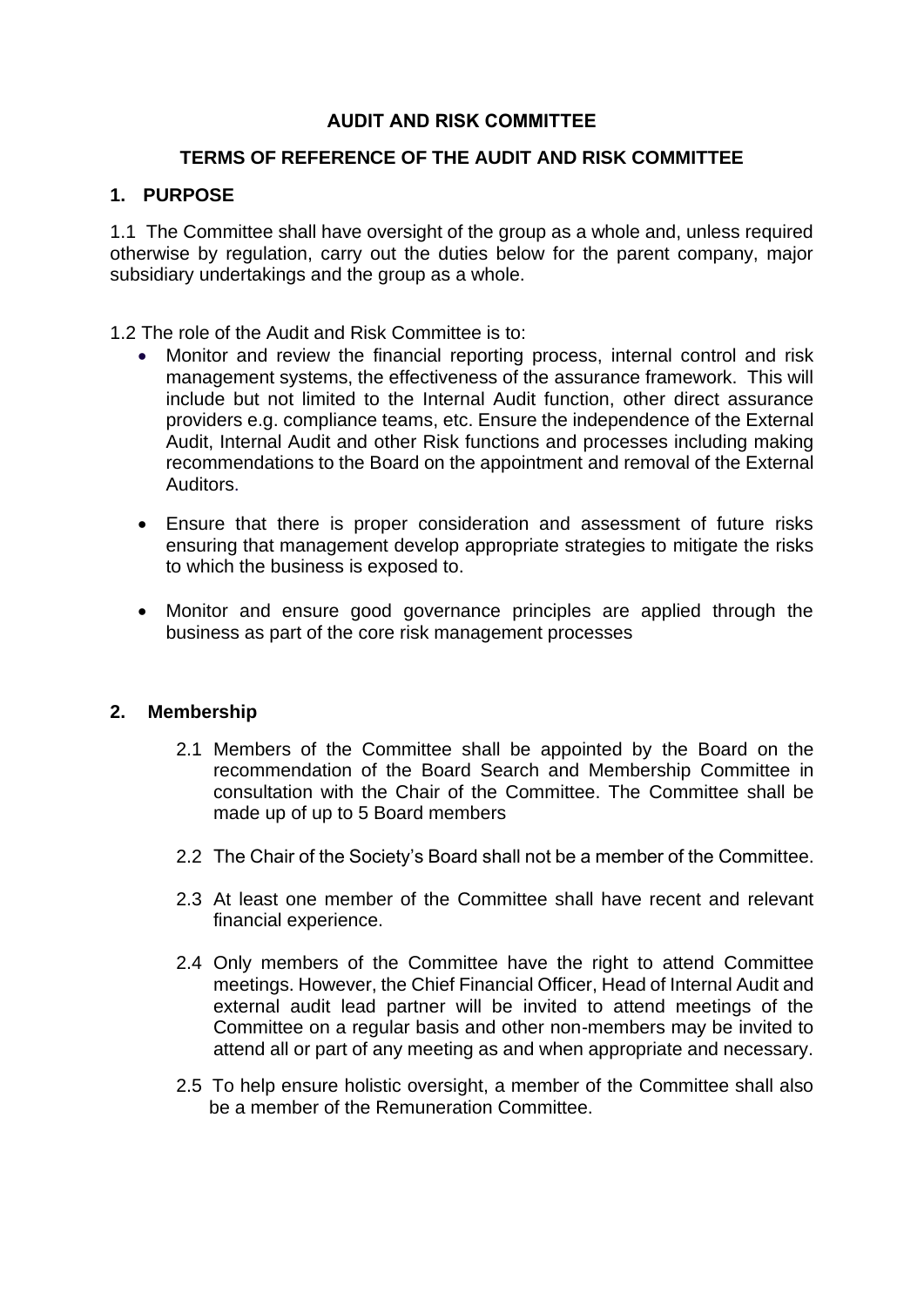# **3. Secretary**

The Group Secretary, or his or her nominee, shall act as the Secretary of the Committee.

## **4. Quorum**

Meetings of the Committee shall be quorate where attended by a minimum of two members.

## **5. Frequency of meetings**

The committee shall meet at least four times a year and will meet, at least once a year, in private session without members of the Senior Leadership team being present.

## **6. Notice of meetings**

Notice of each meeting confirming the venue, time and date together with an agenda shall be sent five working days before the date of the meeting.

## **7. Annual General Meeting**

The Chair of the Committee shall attend the Annual General Meeting prepared to respond to any member question on the Committee's activities.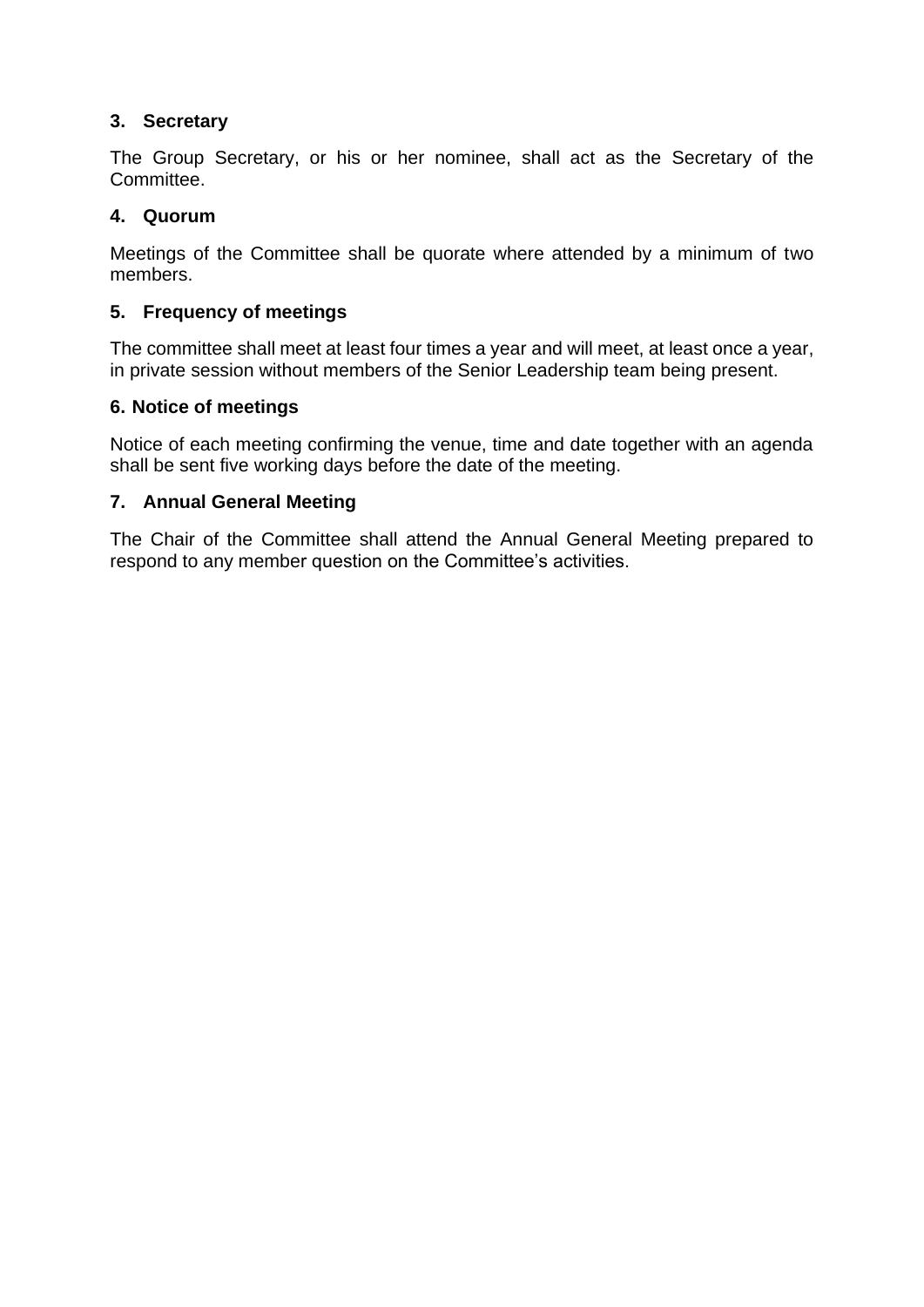### **8. Duties of the Committee**

#### **8.1 External Audit - The Committee Shall:**

- 8.1.1 Review and make recommendations to the Board, on the appointment, reappointment and removal of the External Auditors, to be put to members for approval at the AGM. In the event of the resignation of the external auditor, the Committee shall investigate the issues giving rise to the resignation and consider whether any action is required. The Committee shall review the appointment of the current External Audit firm on a regular basis in accordance with good corporate governance practices. Where the Committee recommends considering the selection of new external auditors, the Committee shall oversee the selection process and ensure that all tendering firms have the necessary access to information and individuals during the tender process.
- 8.1.2 Oversee the relationship with the External Auditor including (but not limited to) reviewing and agreeing the terms of engagement of External Audit and the level of audit and non-audit fees due to the External Auditors to ensure their independence and objectivity. Specifically this will include developing and implementing a policy on the engagement of the external auditor to supply nonaudit services, which will be reviewed at least annually. In developing the policy, the Committee will consider those areas recommended by the Financial Reporting Council Guidance on Audit Committees as relevant.
- 8.1.3 Assess the qualification, expertise, resources, effectiveness and independence of the External Auditors annually, taking into consideration relevant ethical Standards for Auditors.
- 8.1.4 Review the audit Letter(s) of Represntation, giving particular attention to nonstandard issues.
- 8.1.5 Consider and approve the scope and planning of the external audit process, including planned levels of materiality, proposed resources, the seniority, expertise and experience of the audit team.
- 8.1.6 At the end of the annual audit cycle formally review and assess the effectiveness of the annual audit cycle.
- 8.1.7 Consider any issues arising from the External Auditors' interim and final audits, including the auditor's Management Letter in order to assess whether such outputs are based on a good understanding of the Society's business and ensure that management proposals to address any issues raised are satisfactory and appropriately actioned.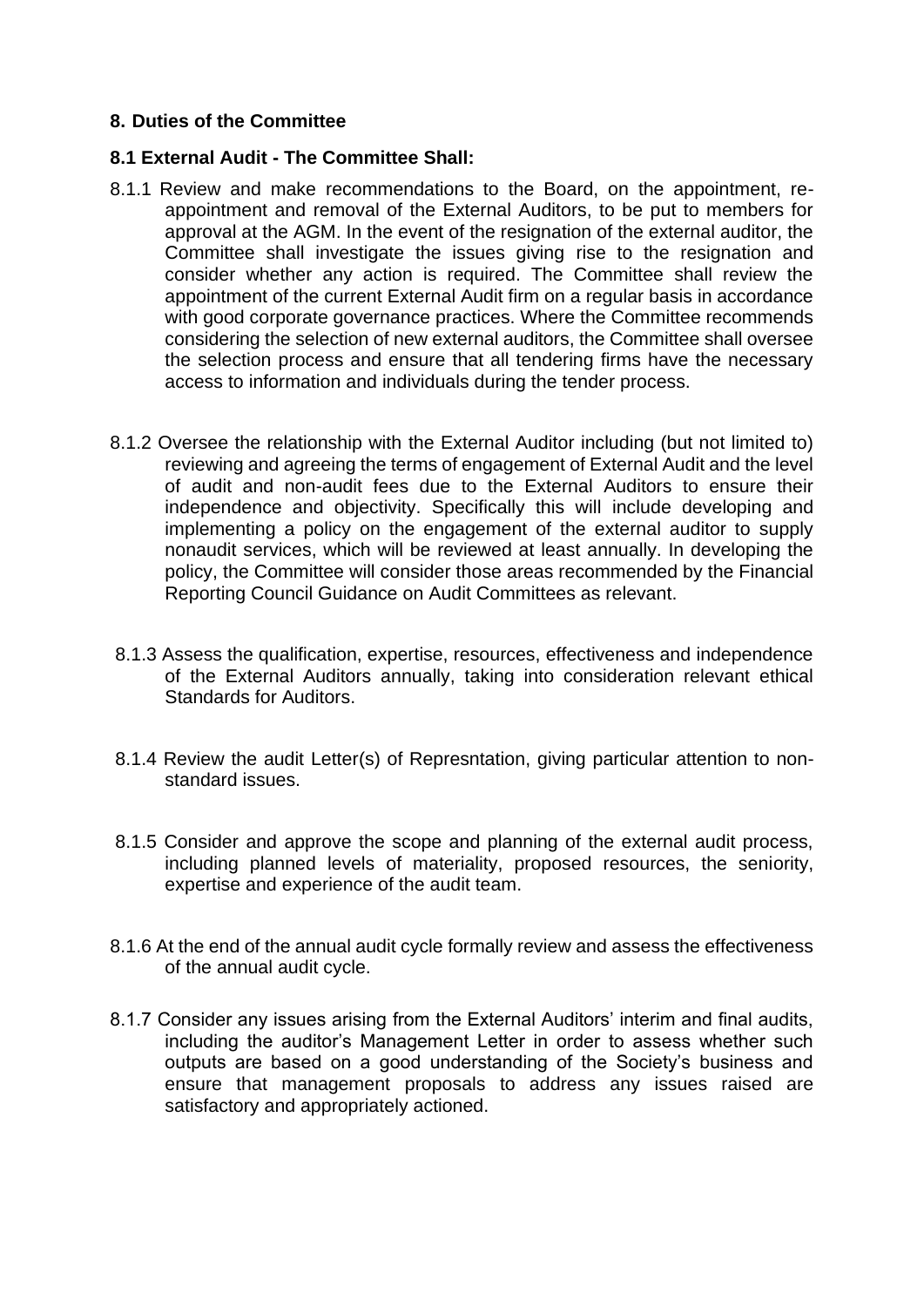8.1.8 Meet at least annually with External Auditors in private, to discuss their remit and any issues arising from the audit. This shall include but not be limited to, the following:

- a discussion of any major issues which arose during the audit:
- the auditor's explanation of how the risks to audit quality were addressed;
- key accounting and audit judgements:
- the auditor's view of their interactions with senior management; and
- levels of errors identified during the audit;
- 8.1.9 Report to the Board, identifying any matters in respect of which the Committee considers that action or improvement is needed and making recommendations as to the steps to be taken.
- 8.1.10 Agree with the Board a policy on the employment of former employees of the Society's auditor, taking into account legal requirements, and monitor the application of this policy.

## **8.2 Financial reporting – The Committee Shall:**

- 8.2.1 The Committee shall monitor the integrity of the financial statements of the Society, including its annual and half-yearly reports, and any other formal statements relating to its financial performance, and review and report to the Board on significant financial reporting issues and judgements which those statements contain having regard to matters communicated to it by the auditor.
- 8.2.2 In particular, the committee shall review and challenge where necessary:
	- The appropriateness of significant accounting policies and practices and any changes to them.
	- The clarity and completeness of disclosures in the Society's financial information and whether disclosures have been set in the proper context.
	- Significant estimates or judgements contained in the Society's financial information.
	- The methods used to account for significant or unusual transactions where different approaches are possible.
	- Going concern assumptions.
	- All material information presented with the financial statements, including the strategic report and the corporate governance statements relating to the audit and to risk management.
- 8.2.3 The Committee shall review any other statements requiring Board approval which contain financial information first, where to carry out a review prior to Board approval would be practicable and consistent with any prompt reporting requirements under any law or regulation.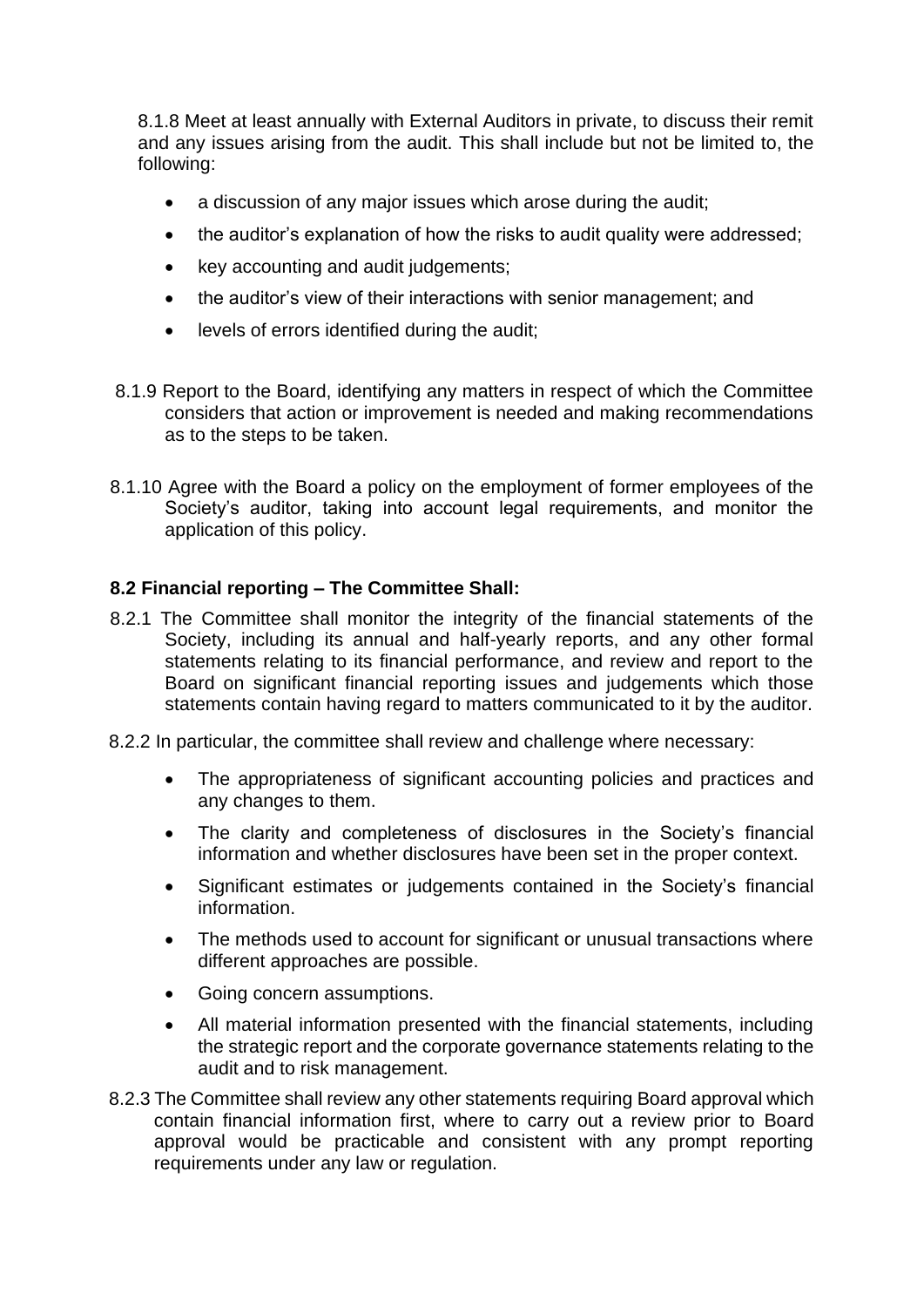- 8.2.4 Where the Committee is not satisfied with any aspect of the proposed financial reporting by the Society, it shall report its views to the Board.
- 8.2.5 Where requested by the Board, the Committee should review the content of the annual report and accounts and advise the Board on whether, taken as a whole, it is fair, balanced and understandable and provides the information necessary for members to assess the Society's performance, business model and strategy.

### **8.3 Internal Controls and Risk Management Systems – The Committee Shall:**

- 8.3.1 Keep under review the effectiveness of the Society's internal financial controls systems by receiving reports from Internal Audit and Risk regarding the operation of Society's internal controls and risk management systems and seek management assurance where concerns or weaknesses have been identified regarding the progress of remedial action.
- 8.3.2 Receive and consider appropriate MI relating to material incidents, losses, regulatory breaches and fraud.
- 8.3.3 Review and monitor the effectiveness of the Society's financial crime related polices including policies and procedures for preventing and detecting fraud.
- 8.3.4 Report to the Board where there are concerns regarding the response of management to control weaknesses. Review and approve the statements to be included in the annual report concerning internal control, and risk management
- 8.3.5 Review the adequacy and security of the Society's arrangements for its employees and contractors to raise concerns, in confidence, about possible wrongdoing in financial reporting or other matters.
- 8.3.6 Review the Society's systems and controls for the prevention of bribery
- 8.3.7 Keep under review the adequacy and effectiveness of the Society's compliance function.

### **8.4 Internal Audit** – **The Committee Shall:**

- 8.4.1 Monitor and review the effectiveness of the provision of Internal Audit services. This will include obtaining an independent and objective external assessment, at least, every five years. The Committee shall review the appointment of the current Internal Audit service provider on a regular basis Where the Committee recommends considering the selection of new service provider the Committee shall oversee the selection process and ensure that all tendering firms have the necessary access to information and individuals during the tender process.
- 8.4.2 Set, monitor and review performance related targets as considered appropriate for the Internal Audit service provider
- 8.4.3 Review and approve the Annual Audit Plan, having due regard to those areas covered by the Society's Compliance Monitoring function to ensure that key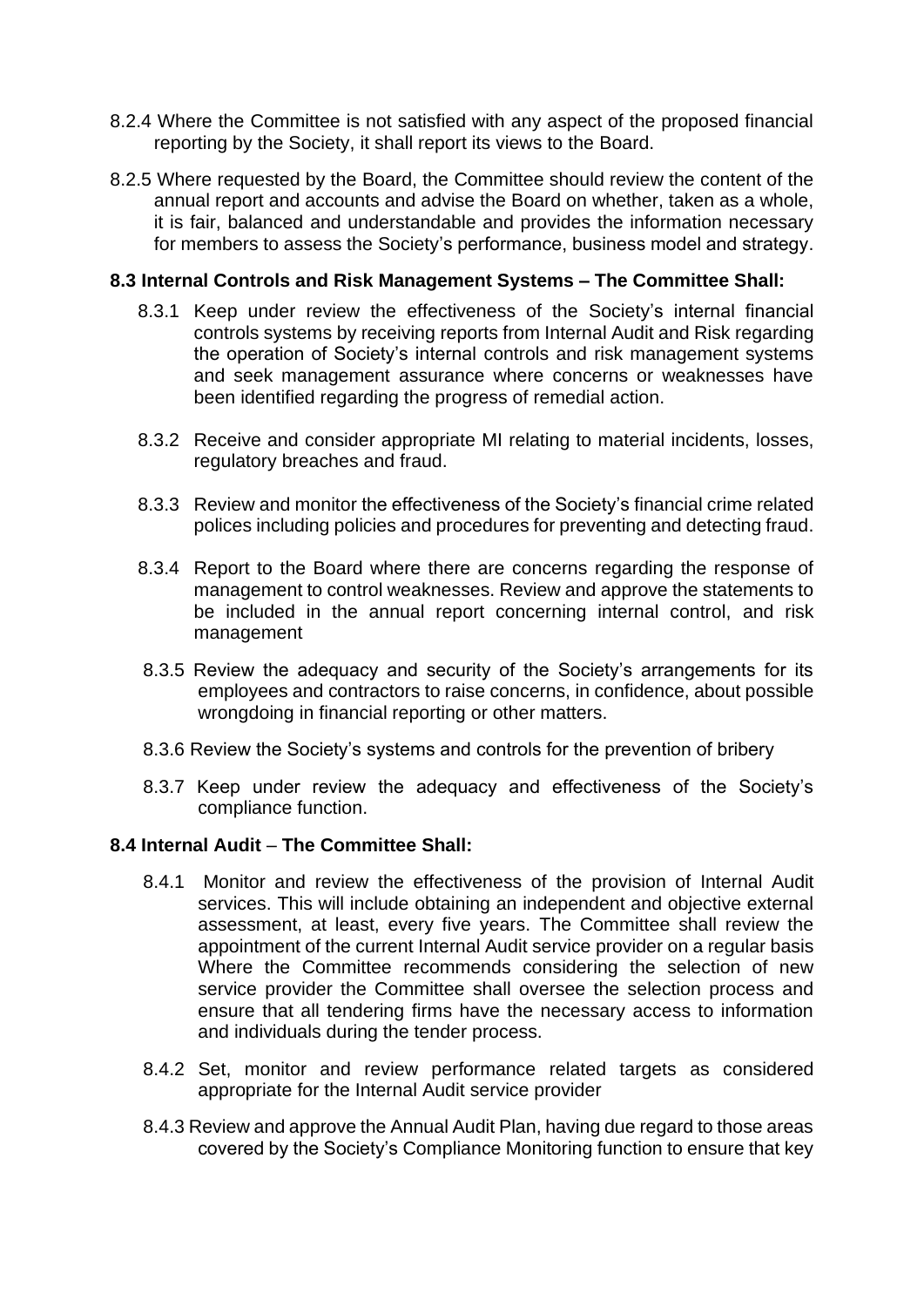control areas are appropriately covered by reference to the Society's and Committee's assessment of key risks.

- 8.4.4 Review and approve the Audit budget, ensuring the budget is appropriate to deliver the required level of internal audit assurance.
- 8.4.5 Receive and consider the findings of Internal Audit reports on a quarterly basis.
- 8.4.6 Review and monitor management's responsiveness to Internal Audit's findings and recommendations, particularly focussing on those issues assessed as High or Extreme risks.
- 8.4.7 Meet, at least annually, with the Internal Auditor in private.
- 8.4.8 Ensure that Internal Audit service provider is adequately resourced in terms of numbers, knowledge, skills, authority and disciplines to provide the coverage required to review key risks.
- 8.4.9 Oversee the co-operation and co-ordination of the internal and external audit effort ensuring that cost efficiencies are maximised without impairing the independence of either function.
- 8.4.10 Ensure that Internal Audit remains independent of business operations.
- 8.4.11 On an annual basis, review and approve the Audit Charter.

### **8.5 Compliance Monitoring – The Committee Shall:**

- 8.5.1 Monitor and review the effectiveness of the Society's Compliance Monitoring function.
- 8.6.2 Review and approve the Annual Compliance Monitoring Plan, having due regard to those areas covered by Internal Audit to ensure that key control areas are appropriately covered by reference to the Society's and Committee's assessment of key risks.
- 8.6.3 Receive and consider the findings of Compliance Monitoring reports on a quarterly basis.
- 8.6.4 Review and monitor management's responsiveness to Compliance Monitoring's findings and recommendations, particularly focussing on those issues assessed as representing a high or critical level of risk exposure.
- 8.6.5 Ensure that Compliance Monitoring resources are adequate in terms of numbers, knowledge, skills, authority and disciplines to provide the coverage required to review key conduct risks

#### **8.7 Risk Assessment and Management – The Committee shall:**

8.7.1 Consider on an annual basis and recommend for approval by the Board the Society's Risk Appetite for current and future strategy taking account of the current and prospective macroeconomic and financial environment.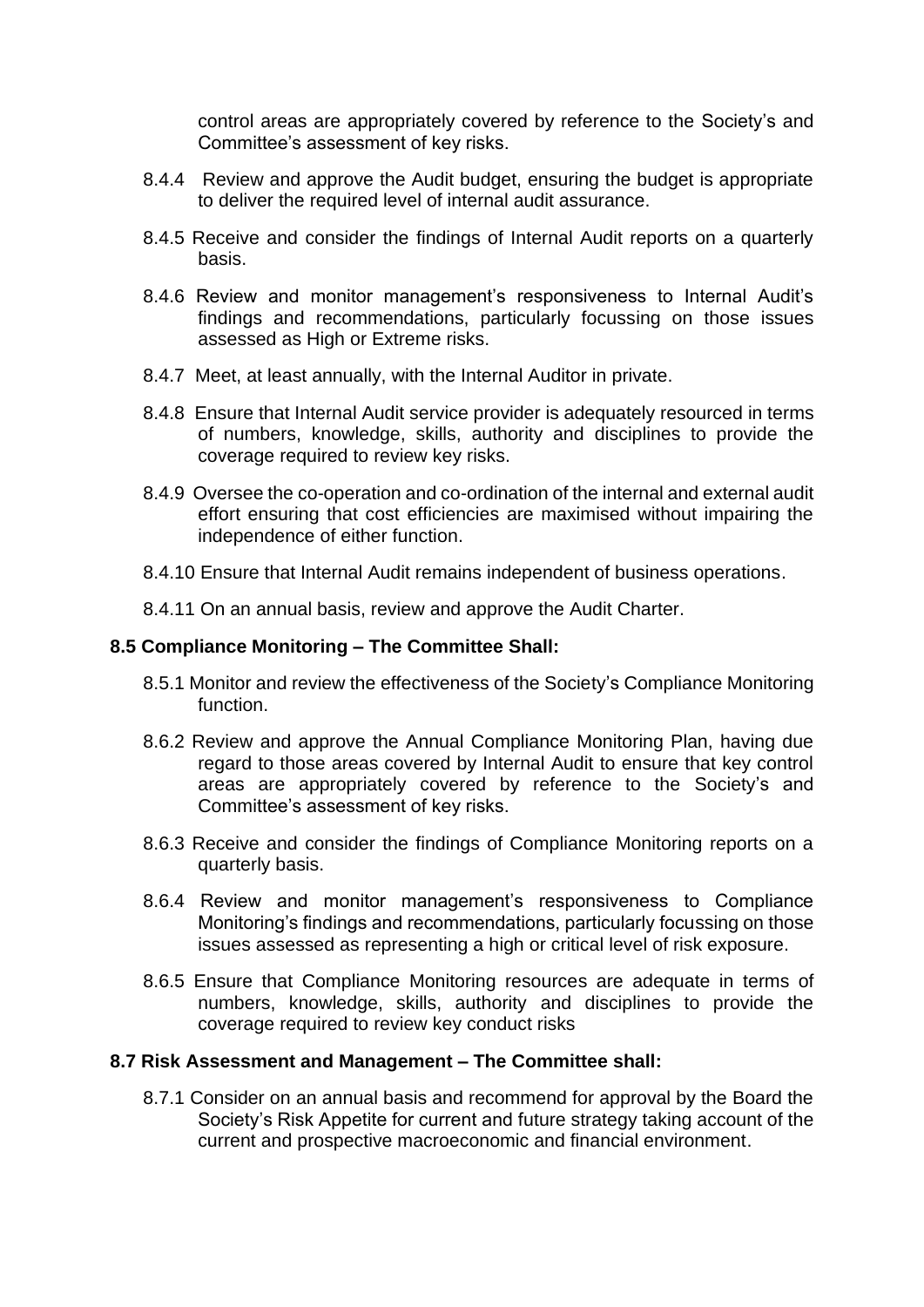- 8.7.2 Ensure that the Society's business strategy is informed by and aligned with the agreed risk appetite.
- 8.7.3 Review major initiatives such as acquisitions or new initiatives and be assured that appropriate due diligence has been carried out and that the associated movement in risk profile remains within risk appetite, unless these are to be considered directly by the Board.
- 8.7.4 Monitor key risk exposures ensuring that management is exercising appropriate control to reduce the likelihood of risk crystallisation resulting in financial loss, reputational damage or regulatory concern.
- 8.7.5 Oversee the risk control framework. Ensuing that the Society implements an effective risk governance structure and control framework which envelops all risk areas with appropriate reporting regimes; and oversee the Society's risk profile, challenging the assessment and measurement of key risks while monitoring the actions taken to manage/mitigate them.
- 8.7.6 Oversee the control framework to ensure effective operational resilience arrangements are in place across the Group designed to provide a reliable service to customers and clients.
- 8.7.7 On behalf of the Board review, challenge and approve the Society's risk management related policies on, at least, an annual basis ensuring these remain aligned to the Board's overarching Risk Appetite, ensuring that the Board is advised of all material change.
- 8.7.8 Review and challenge of the financial and operational risks arising from climate change and management strategy to mitigate these risks.
- 8.7.9 Review Remuneration Committee proposals regarding Society executive Incentive Scheme objectives and provide an opinion to the Remuneration Committee on whether there are suitable risk management objectives included and, where appropriate, whether risk weightings attached to these objectives are suitable.
- 8.7.10 Receive reports on the suitability of business resilience, contingency arrangements and information security (including IT/Digital control matters) across the Society on, at least, an annual basis including approval of the Business Continuity Plan.
- 8.7.11 Obtain such professional external advice as the Committee deems appropriate as a means of taking full account of relevant risk experience elsewhere and in challenging its analysis and assessment.
- 8.7.12 Challenge and support management to embed an appropriate risk culture so that colleagues are alive to the wider impact on the organisation of their actions and decisions and respond accordingly.
- 8.7.13 Ensure the independence of the Risk function.

#### **8.8 Governance – The Committee Shall**: